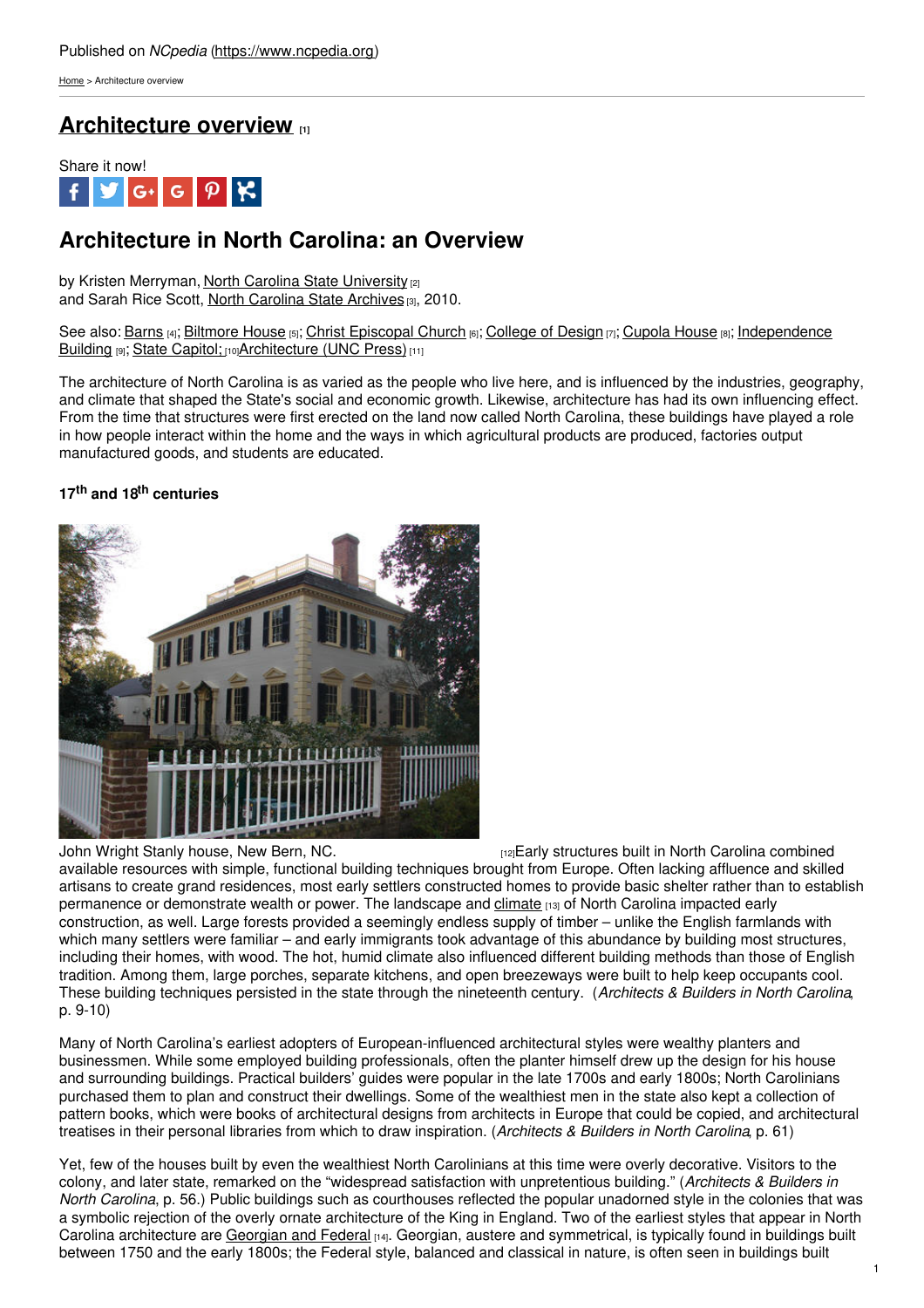between 1780 and 1830. Indeed, many [structures](https://www.ncpedia.org/biography/stanly-john-wright) built in the state combined elements of both styles. The John Wright Stanly house [15], built between 1779 and 1783, is an example of a Georgian style building, and Mulberry Hill, built around 1810, is an example of Federal style. Both houses are located in New [Bern](https://www.newbernnc.gov/) [16].

## **19 th century**



Christ Episcopal Church, Raleigh, NC. Image

 $H_1$ <sub> $H_2$ </sub>The advent of the railroad made building materials easier to massproduce and distribute. At the same time, the architectural profession was beginning to define itself, and it is in this era that individual architects began to be associated with the buildings they constructed. In North Carolina, as in the rest of the nation, Greek [Revival](http://www.lib.ncsu.edu/specialcollections/builtheritage/timeline/stylestimeline.php#gothicRevival) [18], Gothic Revival [19], and *[Italianate](http://www.lib.ncsu.edu/specialcollections/builtheritage/timeline/stylestimeline.php#italianate)* [20] styles were embraced and used in both public and private building to promote the power and permanence of the new nation and its citizens. Two standout examples from this time period are both located in [Raleigh](https://www.ncpedia.org/geography/raleigh) [21]: Christ Episcopal Church (designed by [Richard](https://ncarchitects.lib.ncsu.edu/people/P000090) Upjohn [22], the founder of the American Institute of [Architects](http://www.aia.org/) [23]) and the North Carolina State Capitol (designed by Ithiel [Town](https://ncarchitects.lib.ncsu.edu/people/P000032) [24] and Alexander Jackson Davis [25]). (*[Encyclopedia](https://www.ncpedia.org/biography/davis-alexander-jackson) of North Carolina*, p. 62)

North Carolina plantations were mostly concentrated in the eastern part of the state, where the soil supported the largescale growth of cash crops such as tobacco. In addition to the elegant main houses, plantations also included houses built for the slaves that worked the land. According to architectural historian Catherine Bishir:

Eighteenth- and early nineteenth-century accounts indicate that on most farms both owner and slave occupied small frame or log houses. In the mid-nineteenth century, while the scale of the planter's own houses increased and a few especially progressive planters erected more substantial dwellings for slaves, most slave houses continued to be small, crude buildings. (*Guide to the historic architecture of eastern North Carolina*, p. 24)

The simple structures that slaves dwelled in dotted the rural landscape of North Carolina even after the Civil War as sharecroppers and poor farmers continued to make them their home.

Although the Civil War and the following tumult of Reconstruction put a halt to major construction, the Industrial Revolution that followed provided a tremendous boost to building. The Industrial Revolution introduced mass production, making construction materials available at much lower costs than previously. And with cheaper materials came a shift in the design of farm and factory that embodied both form and function. Many textiles mills, for example, drew from the Italianate style, achieving an aesthetically pleasing exterior, while also maintaining practicality in purpose and function inside the building. (*Encyclopedia of North Carolina*, p. 62)

Following these styles came the richly ornamental [Second-Empire](http://www.lib.ncsu.edu/specialcollections/builtheritage/timeline/stylestimeline.php#secondEmpire) [26] and [Queen](http://www.lib.ncsu.edu/specialcollections/builtheritage/timeline/stylestimeline.php#queenAnne) Anne [27] styles, which remained popular throughout the Victorian era.These appear prominently in residential architecture in the West, although a notable exception is located in Raleigh – the [Governor's](https://historicsites.nc.gov/all-sites/n-c-state-capitol/north-carolina-executive-mansion) Mansion [28], lavishly Queen Anne. Further West in the mountain region of the state, a tourist boom led to the construction of luxurious hotels and private homes. The most well-known example of late-19th Century North Carolina architecture is the [Biltmore](https://www.biltmore.com/) house [29], near [Asheville](https://www.ncpedia.org/geography/asheville) [30]. This château-style mansion was designed by [Richard](https://ncarchitects.lib.ncsu.edu/people/P000278) Morris Hunt [31] and home to industrialist George [Vanderbilt](https://www.biltmore.com/our-story/) [32]. Frederick Law Olmstead, one of America's most notable landscape architects, designed the estate's elaborate grounds.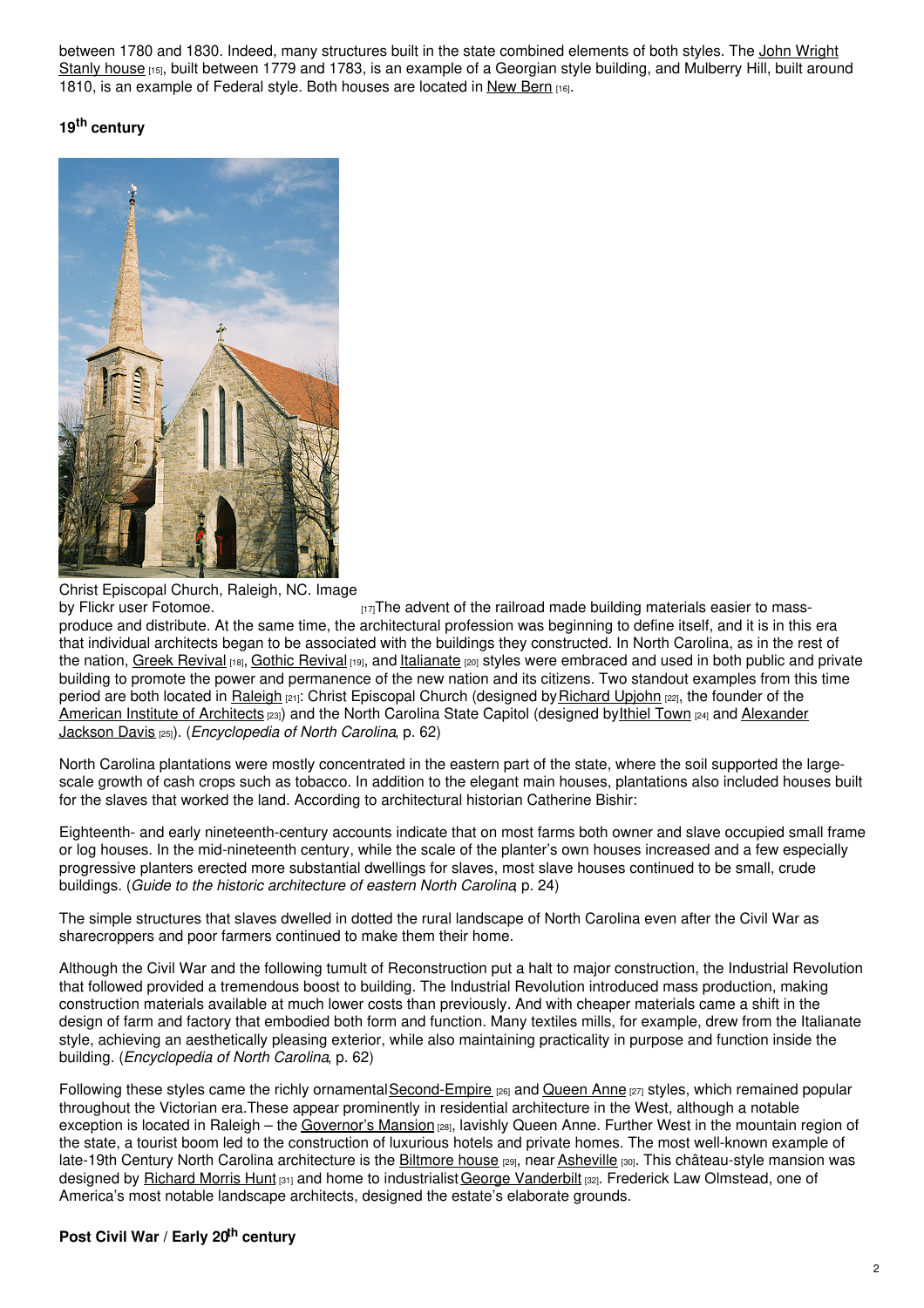The early 20th Century saw unprecedented growth in North Carolina towns as people increasingly left farms for more industrialized work. According to Catherine Bishir and Michael Southern, "Towns doubled or tripled in size, and nearly every one rebuilt its main street with sturdy brick buildings." (*Guide to the historic architecture of Piedmont North Carolina*, p. 43.) As industrialization continued to rise, new technologies were changing how buildings were built. Commercially produced timber and steel enabled buildings to be constructed more cheaply and quickly than ever before.

The high-paced growth of the era lead to "the golden age of the small architectural firm, as architects took a hand in designing every building type from city halls and banks to middle- and upper-class houses." (*Guide to the historic architecture of eastern North Carolina*, p. 54.) As North Carolinians no longer had the leisure time to design their own homes, they turned this [responsibility](https://www.aia.org/northcarolina) over to the rising professional class of architects. The North Carolina American Institute of Architects [33] chapter was started in 1913 and architects such as Louis [Asbury](https://ncarchitects.lib.ncsu.edu/people/P000449) [34], Willard [Northup](https://ncarchitects.lib.ncsu.edu/people/P000213) [35], Harry Barton [36], and Herbert W. [Simpson](https://ncarchitects.lib.ncsu.edu/people/P000239) [37] began to rise in [prominence.](http://www.ncbarch.org/) In 1915, theNorth Carolina Board of [Architectural](https://ncarchitects.lib.ncsu.edu/people/P000057) Registration and Examination [38] was established and the state began licensing professional architects. At North Carolina State College (now North Carolina State [University](https://www.ncpedia.org/winston-salem-state-university) [39]) an architectural engineering curriculum was established in 1920, the first of its kind in the state.

Industrialization and a greater emphasis on city living meant downtowns needed to both house and inspire the recently rural working classes. It is at this time that government buildings, such courthouses, post offices, and other public spaces, began to be built large and ornate, both inside and out. The first skyscrapers were erected during this period; the first in North Carolina were the [Independence](http://cdm15483.contentdm.oclc.org/u?/p15483coll1,92) Building in Charlotte [40] (1909, J. A. Jones) and the Masonic Temple building [41] in Raleigh (1907-1909, Charles [McMillen](https://ncarchitects.lib.ncsu.edu/people/P000314) [42]).



Duke University Archives. Durham, North Carolina, USA.

[library.duke.edu/uarchives](https://www.flickr.com/photos/dukeyearlook/3399137218/) **[43]With a concentration of labor now living in downtown** areas, residential suburbs began to spring up to which affluent families could escape the noise, grime, and density of the city proper. Built along the streetcar lines that extended outside the city limits, it was in these neighborhoods where most of the rising architects of the time designed homes. [Charlotte](https://www.ncpedia.org/geography/charlotte) [44] was the first city in North Carolina to have "streetcar suburbs," with the Myers Park neighborhood (designed by John [Nolen](https://www.mpha.com/myers-park-streetcar-waiting-stations-1891/) [45]) being the most well known. Streetcar suburbs in [Greensboro](https://www.ncpedia.org/greensboro-0) [46], [Winston-Salem](https://www.ncpedia.org/geography/winston-salem) [47], [Durham](https://www.ncpedia.org/geography/durham-city) [48], [Raleigh](https://www.ncpedia.org/geography/raleigh) [21], and [Wilmington](https://www.ncpedia.org/geography/wilmington) [49] soon followed.

Many of the social and political movements of the early 20<sup>th</sup> Century influenced the types of buildings that were being built in the state, as well. The [Progressive](https://www.nps.gov/articles/gilded-age-progressive-era-history-teaching-with-historic-places.htm) Era [50] pushed for education for all children, which led to a boom in school construction. Advancements in higher education led larger state universities to expand their facilities, and the opening of smaller teacher colleges and vocational schools to staff the increasing number of primary and secondary schools and hospitals being erected. Some of the state's most well-known campus architecture was built during this period, reflecting the variety of styles popular in the pre-World War Two period. Duke [Chapel](http://chapel.duke.edu/) [51], designed by [Julian](https://library.duke.edu/rubenstein/uarchives/history/articles/abele) Abele [52] and built between 1930 and 1932, is an example of Gothic architecture. The Louis Round [Wilson](https://library.unc.edu/wilson/) Library [53] (designed by Arthur Cleveland Nash [54]) and the South Building portico, both built on [UN.C.-Chapel](https://www.ncpedia.org/biography/nash-arthur-cleveland) Hill's campus in the 1920s, are examples of the [Beaux](http://www.lib.ncsu.edu/specialcollections/builtheritage/timeline/stylestimeline.php#beauxArts) Arts [55] neoclassicism style popular at the time. Driven by reform and a belief in science and technology, the Progressive Era also encouraged public infrastructure development in the areas of health, including the building of hospitals, sanatoriums, and children's homes. The wealth was not distributed equally, however, and segregation and Jim Crow laws were reflected in the quality of the separate facilities built for blacks and whites.

Assembly line technology and increased emphasis on factory-made products soon lead to pre-fabricated houses, which began to appear in mail-order catalogs at this same time. A consumer could select the style of house they wanted, order it from the catalog and it would be delivered and set up on the lot of their choosing. The bungalow, a style commonly identified by low, horizontal massing, sloping roofs, eaves, front gables, and "cozy" interiors, was popular in North Carolina. Aladdin and Sears and Roebuck were the two best-known companies selling pre-fabricated homes, and several examples from the early days of factory-built residences in North Carolina still stand.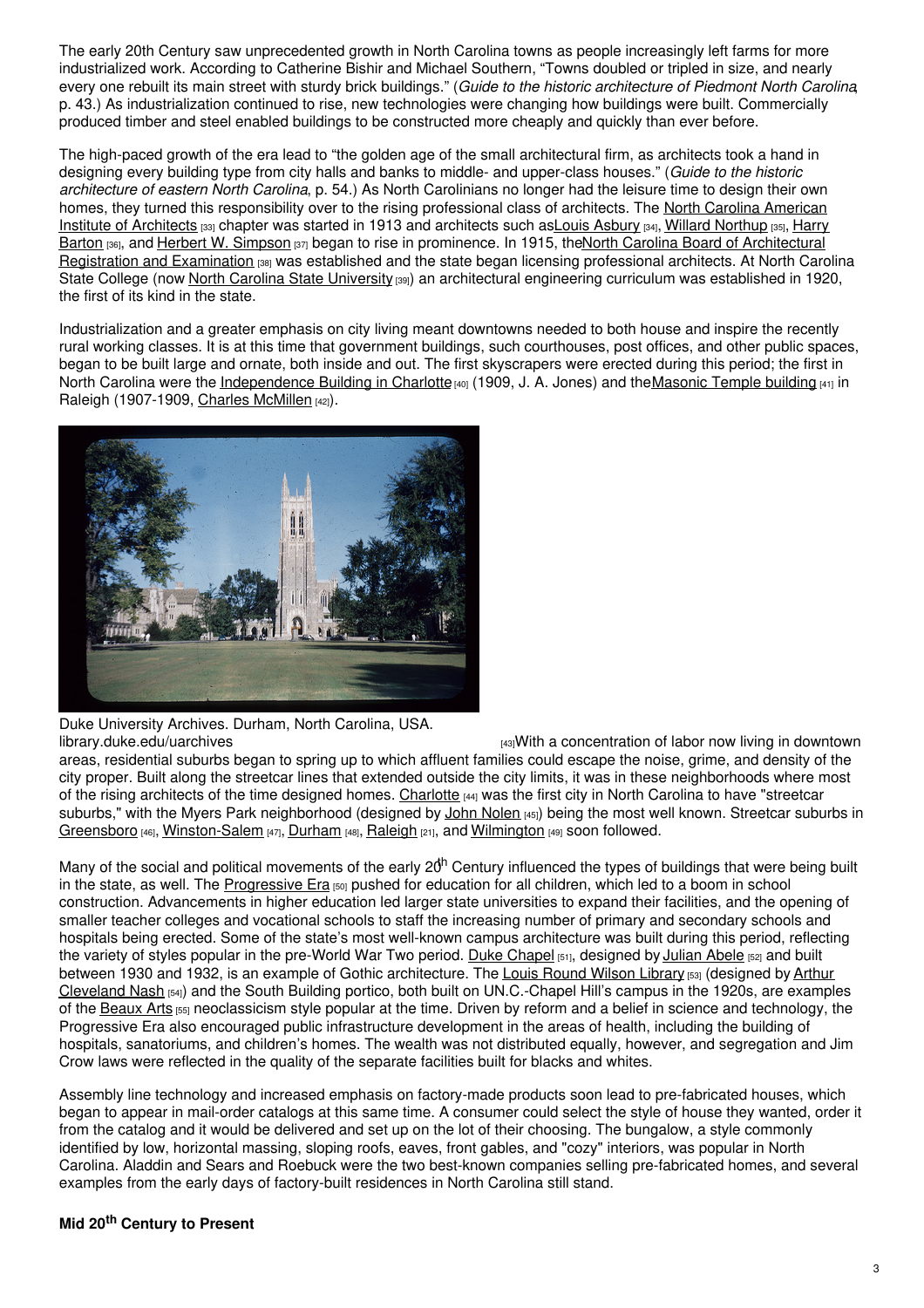

# Dorton Arena, Raleigh, NC. Photo courtesy of North Carolina State Archives. Call no. N 72 8 8.

 $F56$ Beginning in 1948, with the establishment of North Carolina State University's School of Design (now [College](https://design.ncsu.edu/) of Design [57]), the North Carolina landscape greatly benefitted from the influx of progressive architect-educators. The school's first dean, Henry [Kamphoefner](https://ncarchitects.lib.ncsu.edu/people/P000043) [58], actively supported the faculty's innovative design contributions, including [Dorton](https://www.ncstatefair.org/facilities/dorton.htm) Arena [59] in Raleigh, designed by [Matthew](https://www.ncpedia.org/biography/nowicki-matthew) Nowicki [60] in 1951. In addition to Nowicki, Kamphoefner's faculty included George [Matsumoto](https://usmodernist.org/matsumoto.htm) [61], Lewis [Mumford](http://library.monmouth.edu/main/content/lewis-mumford-collection-0) [62], James [Fitzgibbon](https://ncmodernist.org/fitzgibbon.htm) [63], Terry [Waugh](https://ncmodernist.org/waugh.htm) [64], and many other regional and national leaders of the Modern architecture movement. The faculty at the School of Architecture designed the majority of the Modernist residential homes in the Raleigh and Chapel Hill area during this period. G. Milton Small's Office [Building](https://www.nps.gov/nr/travel/raleigh/gms.htm) on Brooks Avenue [65] in Raleigh, built in 1966, is a prime example of Modernist architecture in North Carolina.

While professional architects worked in the Modernist aesthetic in the 1950s and 1960s, the general public was moving away from architect-designed homes and towards more conservative, all-purpose residential designs. Colonial Revival – a style based loosely on the simple symmetry of the Georgian and Federal periods –was the most popular choice for North Carolina suburban home builders and buyers. Houses were increasingly built by "design-build contractors who drew on published sources and their own experience, and house plans grew more standardized." (*Guide to the historic architecture of Piedmont North Carolina*, p.79) The country's dependence on the automobile increased during this time period as well, and architecture and landscaping, especially in the suburbs, began to reflect this with street-facing main entrances, driveways, and attached garages and carports. In North Carolina, the suburbs grew at a greater rate than cities they surrounded, and this move away from centralized downtowns continued to characterize the built landscape of the 1970s and later.

### **References:**

Bishir, Catherine W., J. Marshall Bullock, and William Bushong. 1990.*[Architects](https://www.worldcat.org/oclc/20264111) and builders in North Carolina: a history of the practice of building* [66]. Chapel Hill: University of North Carolina Press.

Powell, William Stevens, and Jay Mazzoguide to the historic architecture of Piedmont North Carolinacchi. 2006. *[Encyclopedia](https://www.worldcat.org/oclc/67727572) of North Carolina* [67]. Chapel Hill: University of North Carolina Press.

Bishir, Catherine W., and Michael T. Southern. 1996.*A guide to the historic [architecture](https://www.worldcat.org/oclc/33818272) of eastern North Carolina*[68]. Chapel Hill: University of North Carolina Press.

Bishir, Catherine W., and Michael T. Southern. 2003.*A guide to the historic [architecture](https://www.worldcat.org/oclc/50669960) of Piedmont North Carolina*[69]. Chapel Hill: University of North Carolina Press.

### **Additional resources:**

Bishir, Catherine W. 2005. *North Carolina [architecture](https://www.worldcat.org/oclc/61425759)* [70]. Chapel Hill, N.C.: University of North Carolina Press.

Bishir, Catherine W., Michael T. Southern, and Jennifer F. Martin. 1999.*A guide to the historic [architecture](https://www.worldcat.org/oclc/39442990) of western North Carolina* [71]. Chapel Hill: University of North Carolina Press.

Built Heritage of North Carolina: Historic Architecture in the Old North State, <http://www.lib.ncsu.edu/specialcollections/builtheritage/> [72].

North Carolina Architects and Builders, <https://ncarchitects.lib.ncsu.edu/> [73].

North Carolina State Historic Preservation Office, <https://www.ncdcr.gov/state-historic-preservation-office> [74]. Bibliography at <https://www.ncdcr.gov/state-historic-preservation-office> [74].

Preservation North Carolina, <http://www.presnc.org/> [75].

North Carolina Modernist Houses, <https://ncmodernist.org/> [76].

Resources in [libraries](https://www.worldcat.org/search?q=north+carolina+architecture) [77] [via WorldCat].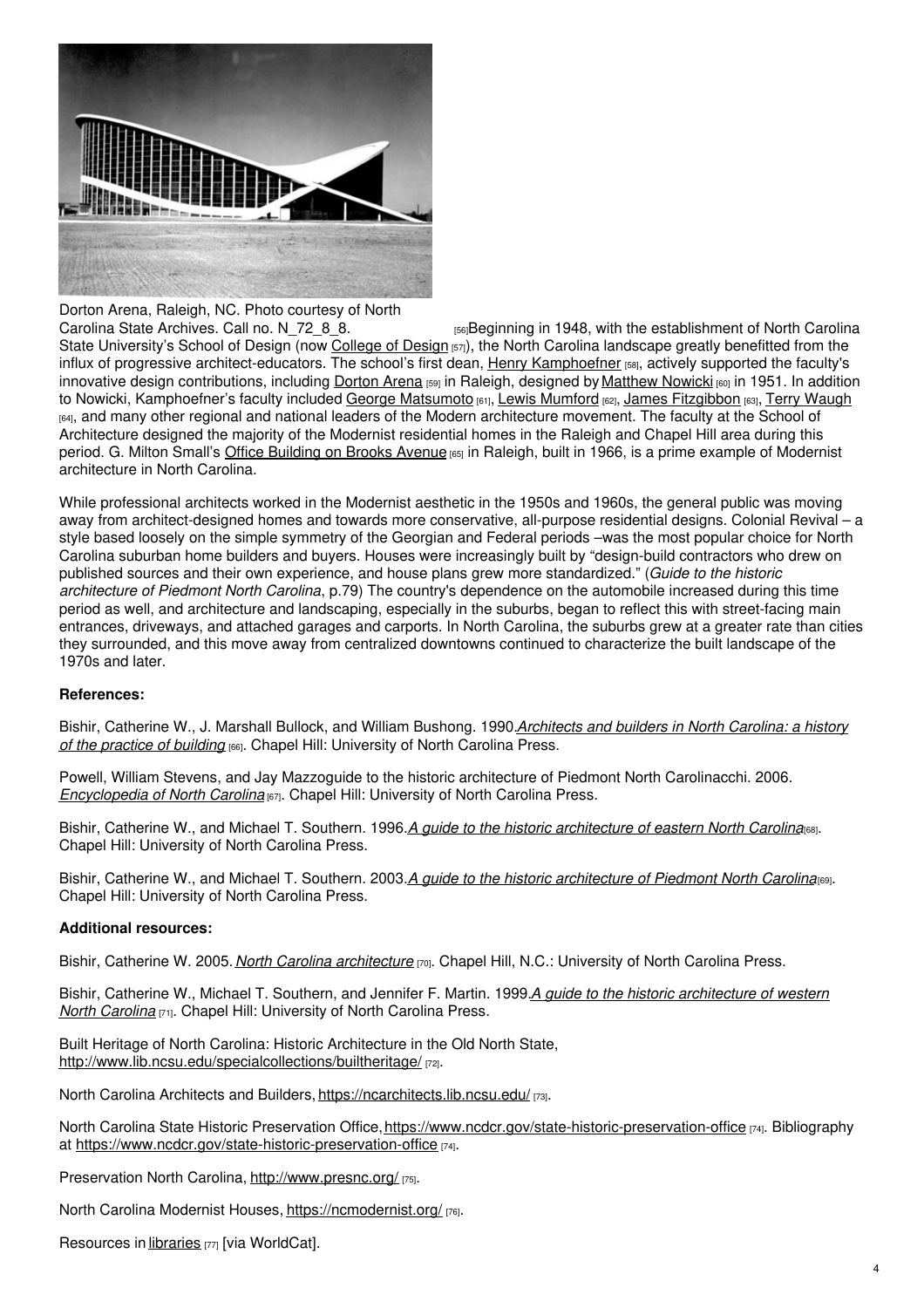Watson, Alan D. "County Buildings and Other Public Structures in Colonial North Carolina."*The North Carolina Historical Review* 82, no. 4 (2005): 427–63. <https://www.jstor.org/stable/23523181> [78].

### **Image credits:**

"John Wright Stanly House in New Bern, NC." 2009. Image by Wikipedia user Smallbones. Online at <https://en.wikipedia.org/wiki/File:NewBernHouse1.JPG> [12]

"Christ Episcopal Church." 2006. Raleigh, NC. Photo by Flickr user Fotomoe. Online at <https://www.flickr.com/photos/60445767@N00/352189218/> [17]

"Duke Chapel, 1950-09." 1950. Repository: Duke University Archives,<https://library.duke.edu/rubenstein/uarchives> [79]. Photo online at <https://www.flickr.com/photos/dukeyearlook/3399137218/> [43]

"Dorton Arena, NC State Fairgrounds, Raleigh, NC." North Carolina State Archives. Call no. N\_72\_8\_8. Online at: <https://www.flickr.com/photos/north-carolina-state-archives/2479215292/> [56]

**Subjects:** [Architecture](https://www.ncpedia.org/category/subjects/architecture) [80] **Authors:** [Merryman,](https://www.ncpedia.org/category/authors/merryman-kristen) Kristen [81] Scott, [Sarah](https://www.ncpedia.org/category/authors/scott-sarah-rice) Rice [82] **From:** [NCpedia.](https://www.ncpedia.org/category/entry-source/ncpedia) [83]

10 December 2010 | Merryman, Kristen; Scott, Sarah Rice

**Source URL:** https://www.ncpedia.org/architecture-overview

#### **Links**

- [1] https://www.ncpedia.org/architecture-overview
- [2] https://www.ncsu.edu
- [3] https://archives.ncdcr.gov
- [4] https://ncpedia.org/barns
- [5] https://ncpedia.org/biltmore-house
- [6] https://ncpedia.org/christ-episcopal-church
- [7] https://www.ncpedia.org/college-design
- [8] https://www.ncpedia.org/cupola-house
- [9] https://ncpedia.org/independence-building
- [10] https://ncpedia.org/state-capitol
- [11] https://www.ncpedia.org/architecture
- [12] https://en.wikipedia.org/wiki/File:NewBernHouse1.JPG
- [13] https://www.ncpedia.org/climate-and-weather-0
- [14] http://www.lib.ncsu.edu/specialcollections/builtheritage/timeline/stylestimeline.php
- [15] https://www.ncpedia.org/biography/stanly-john-wright
- [16] https://www.newbernnc.gov/
- [17] https://www.flickr.com/photos/60445767@N00/352189218/
- [18] http://www.lib.ncsu.edu/specialcollections/builtheritage/timeline/stylestimeline.php#greekRevival
- [19] http://www.lib.ncsu.edu/specialcollections/builtheritage/timeline/stylestimeline.php#gothicRevival
- [20] http://www.lib.ncsu.edu/specialcollections/builtheritage/timeline/stylestimeline.php#italianate
- [21] https://www.ncpedia.org/geography/raleigh
- [22] https://ncarchitects.lib.ncsu.edu/people/P000090
- [23] http://www.aia.org/
- [24] https://ncarchitects.lib.ncsu.edu/people/P000032
- [25] https://www.ncpedia.org/biography/davis-alexander-jackson
- [26] http://www.lib.ncsu.edu/specialcollections/builtheritage/timeline/stylestimeline.php#secondEmpire
- [27] http://www.lib.ncsu.edu/specialcollections/builtheritage/timeline/stylestimeline.php#queenAnne
- [28] https://historicsites.nc.gov/all-sites/n-c-state-capitol/north-carolina-executive-mansion
- [29] https://www.biltmore.com/
- [30] https://www.ncpedia.org/geography/asheville
- [31] https://ncarchitects.lib.ncsu.edu/people/P000278
- [32] https://www.biltmore.com/our-story/
- [33] https://www.aia.org/northcarolina
- [34] https://ncarchitects.lib.ncsu.edu/people/P000449
- [35] https://ncarchitects.lib.ncsu.edu/people/P000213
- [36] https://ncarchitects.lib.ncsu.edu/people/P000057
- [37] https://ncarchitects.lib.ncsu.edu/people/P000239
- [38] http://www.ncbarch.org/
- [39] https://www.ncpedia.org/winston-salem-state-university
- [40] http://cdm15483.contentdm.oclc.org/u?/p15483coll1,92
- [41] https://www.nps.gov/nr/travel/raleigh/mas.htm
- [42] https://ncarchitects.lib.ncsu.edu/people/P000314
- [43] https://www.flickr.com/photos/dukeyearlook/3399137218/
- [44] https://www.ncpedia.org/geography/charlotte
- [45] https://www.mpha.com/myers-park-streetcar-waiting-stations-1891/